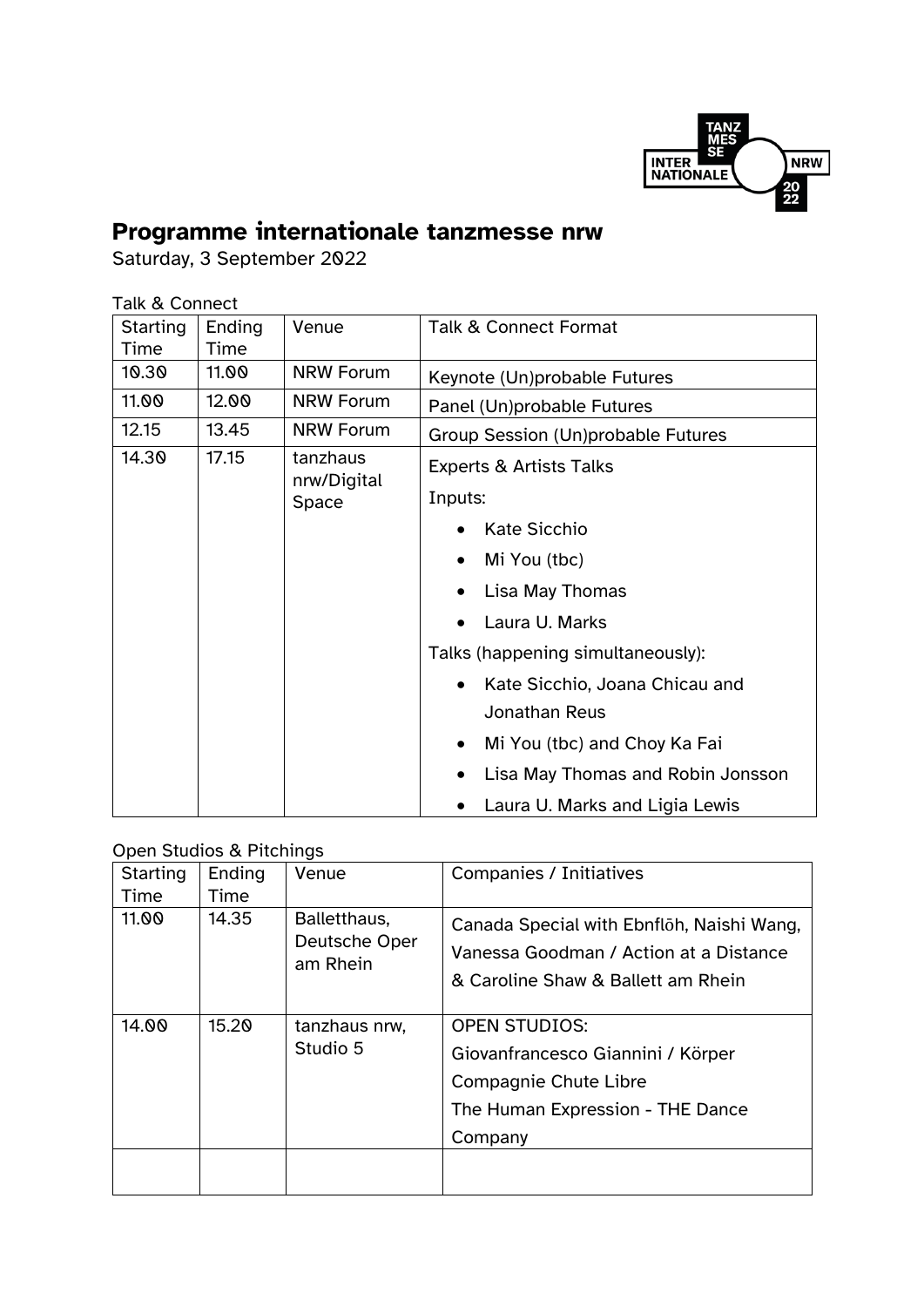| 14.15 | 15.35 | tanzhaus nrw,<br>Studio 4        | <b>OPEN STUDIOS:</b>                  |  |
|-------|-------|----------------------------------|---------------------------------------|--|
|       |       |                                  | <b>Igor Shugaleev</b>                 |  |
|       |       |                                  | <b>Esteban Donoso</b>                 |  |
|       |       |                                  | <b>QUARTO</b>                         |  |
| 14.30 | 15.50 | tanzhaus nrw,<br>Studio 3        | <b>OPEN STUDIOS:</b>                  |  |
|       |       |                                  | Nantea Dance Company                  |  |
|       |       |                                  | Katja Heitmann                        |  |
|       |       |                                  | Diego Tortelli                        |  |
| 14.30 | 15.50 | <b>FREIRAUM</b>                  | PITCHINGS:                            |  |
|       |       |                                  | <b>SVALHOLM</b>                       |  |
|       |       |                                  | Companhia Híbrida                     |  |
|       |       |                                  | <b>Avant Garde Dance</b>              |  |
| 14.30 | 15.50 | Zentralbibliothek<br>(KAP 1)     | PITCHINGS:                            |  |
|       |       |                                  | Claire Parsons Co.                    |  |
|       |       |                                  | Nicola Gunn                           |  |
|       |       |                                  | <b>Anna Newell Theatre Adventures</b> |  |
| 16.00 | 17.20 | tanzhaus nrw,                    | <b>OPEN STUDIOS:</b>                  |  |
|       |       | Studio 5                         | Giovanfrancesco Giannini / Körper     |  |
|       |       |                                  | <b>Compagnie Chute Libre</b>          |  |
|       |       |                                  | The Human Expression - THE Dance      |  |
|       |       |                                  | Company                               |  |
| 16.15 | 17.35 | tanzhaus nrw,<br>Studio 4        | <b>OPEN STUDIOS:</b>                  |  |
|       |       |                                  | <b>Igor Shugaleev</b>                 |  |
|       |       |                                  | Esteban Donoso                        |  |
|       |       |                                  | <b>QUARTO</b>                         |  |
| 16.30 | 17.50 | tanzhaus nrw,<br>Studio 3        | <b>OPEN STUDIOS:</b>                  |  |
|       |       |                                  | Nantea Dance Company                  |  |
|       |       |                                  | Katja Heitmann                        |  |
|       |       |                                  | Diego Tortelli                        |  |
| 16.30 | 17.50 | <b>FREIRAUM</b>                  | PITCHINGS:                            |  |
|       |       |                                  | <b>SVALHOLM</b>                       |  |
|       |       |                                  | Companhia Híbrida                     |  |
|       |       |                                  | <b>Avant Garde Dance</b>              |  |
| 17.30 | 18.30 | tanzhaus<br>nrw/Digital<br>Space | <b>INSIGHTS:</b>                      |  |
|       |       |                                  | Noora Hannula                         |  |
|       |       |                                  | $A\Phi E$ (AE)<br>Afropolis           |  |
|       |       |                                  | Stéphane Noël                         |  |